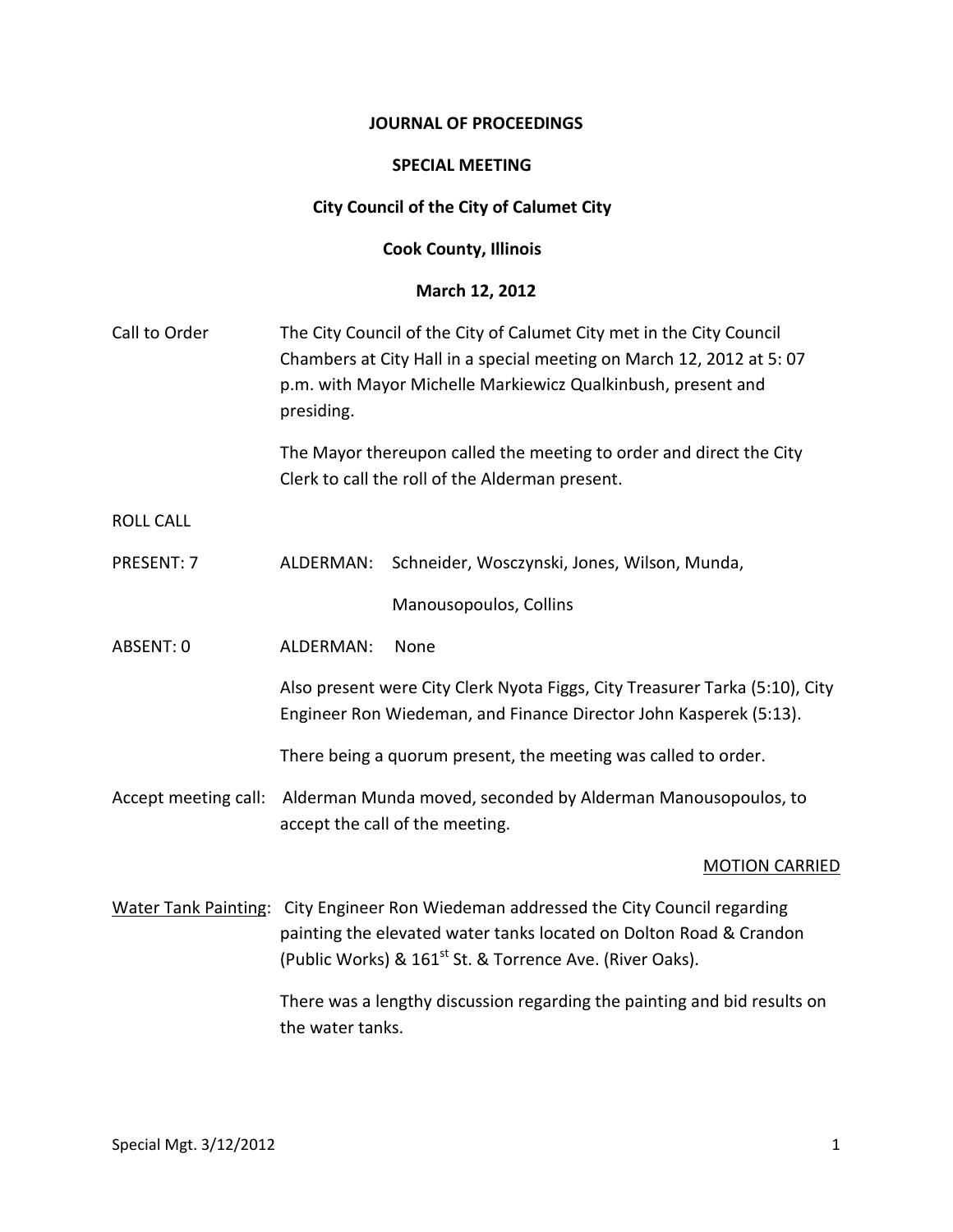| Award Bid           |                                                                                                                                                                                                                                                                                                                       |
|---------------------|-----------------------------------------------------------------------------------------------------------------------------------------------------------------------------------------------------------------------------------------------------------------------------------------------------------------------|
| <b>Tecorp</b>       |                                                                                                                                                                                                                                                                                                                       |
| <u>\$954,855.00</u> | Alderman Wosczynski moved, seconded by Alderman Manousopoulos, to<br>award the bid to the lowest bidder Tecorp in the amount of \$954,855.00<br>and direct the City Treasurer to create an account in the 2012-2013<br>appropriation ordinance in the water fund and remit payment from the<br>newly created account. |
| <b>ROLL CALL:</b>   |                                                                                                                                                                                                                                                                                                                       |
| YEAS:               | 7<br>ALDERMAN: Schneider, Wosczynski, Jones, Wilson, Munda,                                                                                                                                                                                                                                                           |
|                     | Manousopoulos, Collins                                                                                                                                                                                                                                                                                                |
| NAYS:               | 0                                                                                                                                                                                                                                                                                                                     |
| ABSENT:             | <b>NONE</b>                                                                                                                                                                                                                                                                                                           |
|                     | <b>MOTION CARRIED</b>                                                                                                                                                                                                                                                                                                 |
| Approve             |                                                                                                                                                                                                                                                                                                                       |
| Construction        |                                                                                                                                                                                                                                                                                                                       |
| <b>For Tanks</b>    | Alderman Wosczynski moved, seconded by Alderman, to approve<br>construction engineering in the amount of \$50,00 per tank for Robinson<br>Engineering; and direct the City Treasurer to remit payment from the<br>newly created account.                                                                              |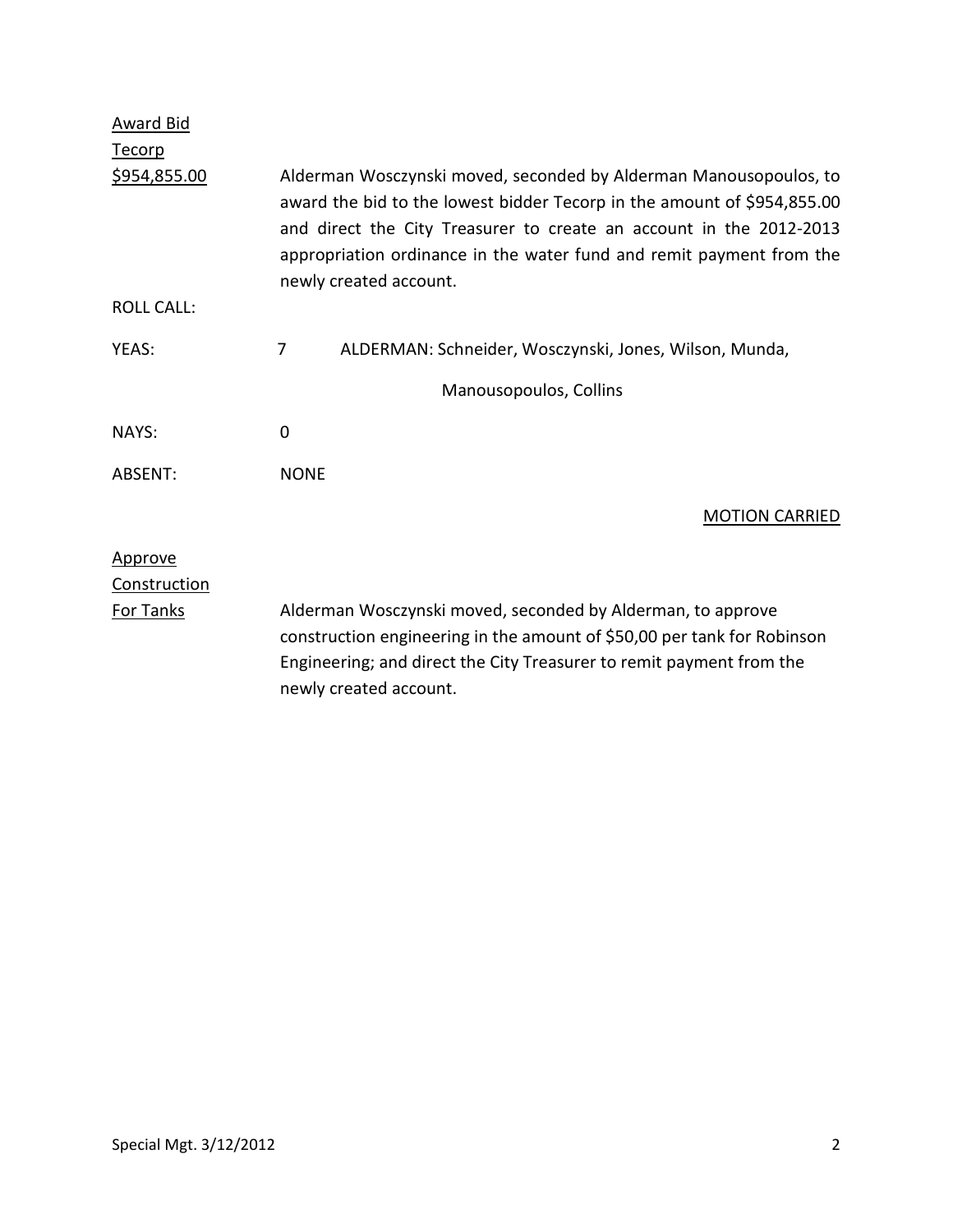| Manousopoulos, Collins |                                                                                 |
|------------------------|---------------------------------------------------------------------------------|
|                        |                                                                                 |
|                        |                                                                                 |
|                        | ALDERMAN: Schneider, Wosczynski, Jones, Wilson, Munda,<br>7<br>0<br><b>NONE</b> |

## MOTION CARRIED

| 2012 Roadway       |                                                                                                                                                                |
|--------------------|----------------------------------------------------------------------------------------------------------------------------------------------------------------|
| Projects & Funding |                                                                                                                                                                |
| Sources            | At this time in the meeting, City Engineer Ron Wiedeman, informed City<br>Council regarding the Roadway Project and on the funding source for<br>each project. |
|                    | There was a lengthy discussion regarding the funding sources and the<br>time length of construction.                                                           |
|                    | Alderman Wosczynski moved, seconded by Alderman Manousopoulos,<br>to approve the 2012 Roadway Project and Funding Sources with an                              |

addition of Arthur Street from Williams Street to River Oaks Drive.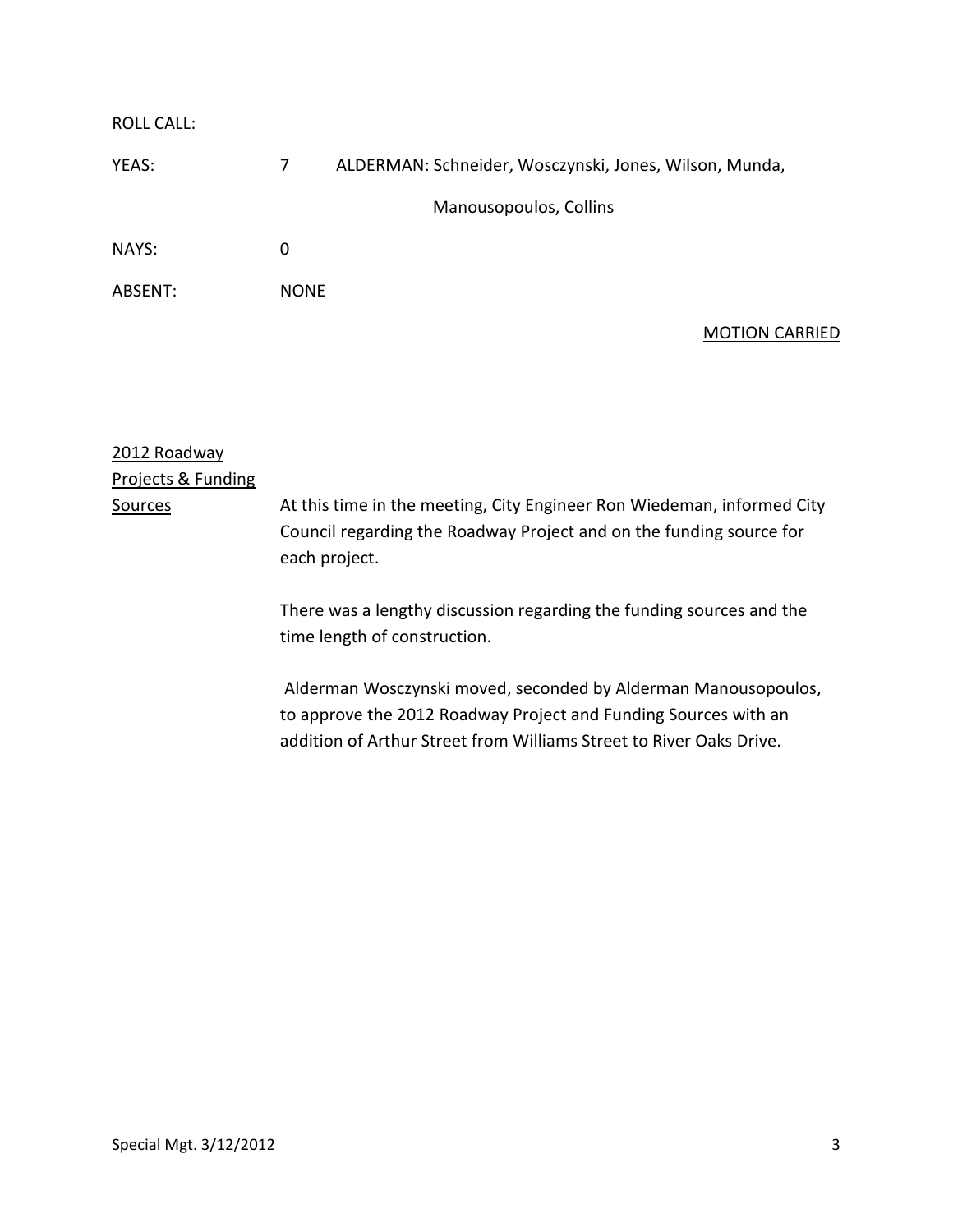ROLL CALL:

| YEAS:             | 7<br>ALDERMAN: Schneider, Wosczynski, Jones, Wilson, Munda,<br>Manousopoulos, Collins                                       |
|-------------------|-----------------------------------------------------------------------------------------------------------------------------|
| NAYS:             | $\mathbf 0$                                                                                                                 |
| ABSENT:           | <b>NONE</b>                                                                                                                 |
|                   | <b>MOTION CARRIED</b>                                                                                                       |
|                   | Alderman Wosczynski moved, seconded by Alderman Collins to approve<br>the Local Agency agreement for Federal Participation. |
| <b>ROLL CALL:</b> |                                                                                                                             |
|                   |                                                                                                                             |
| YEAS:             | $\overline{7}$<br>ALDERMAN: Schneider, Wosczynski, Jones, Wilson, Munda,                                                    |
|                   | Manousopoulos, Collins                                                                                                      |
| NAYS:             | $\mathbf 0$                                                                                                                 |
|                   |                                                                                                                             |
| ABSENT:           | <b>NONE</b>                                                                                                                 |
|                   | <b>MOTION CARRIED</b>                                                                                                       |

| Approve Const. |                                                                                                                                                   |  |
|----------------|---------------------------------------------------------------------------------------------------------------------------------------------------|--|
| Engineering    | Alderman Jones moved, seconded by Alderman Manousopoulos, to<br>approve Construction Engineering Services Agreement for Federal<br>Participation. |  |
| ROLL CALL:     |                                                                                                                                                   |  |
| YEAS:          | ALDERMAN: Schneider, Wosczynski, Jones, Wilson, Munda,<br>7<br>Manousopoulos, Collins                                                             |  |
| NAYS:          | 0                                                                                                                                                 |  |
| ABSFNT:        | <b>NONF</b>                                                                                                                                       |  |

MOTION CARRIED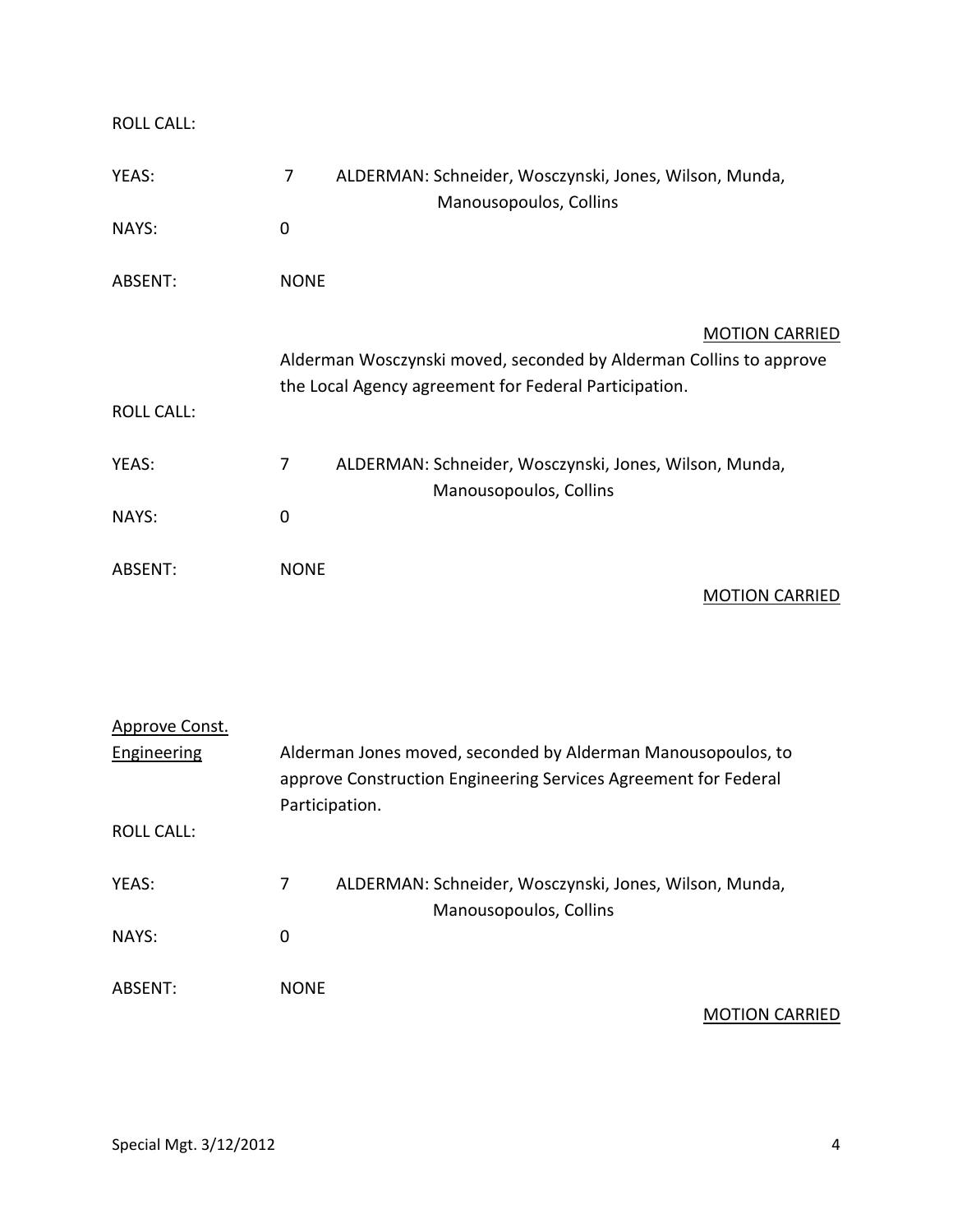| <b>Combined Sewer</b><br><b>Pump Station</b>              |                                                                                                                                                                                                                                                                                               |
|-----------------------------------------------------------|-----------------------------------------------------------------------------------------------------------------------------------------------------------------------------------------------------------------------------------------------------------------------------------------------|
| Renovation                                                | City Engineer Ron Wiedeman, informed the City Council of the Sewer<br>Pump Renovation.                                                                                                                                                                                                        |
|                                                           | There was discussion on permits and time frame to approve project.<br>Finance Director John Kasperek informed City Council of TIF funds<br>available for project.                                                                                                                             |
| <b>Transfer TIF</b><br><b>Monies Owed</b><br>To Corporate |                                                                                                                                                                                                                                                                                               |
| Fund                                                      | Alderman Manousopoulos, seconded by Alderman Wosczynski, to direct<br>the City Treasurer to transfer TIF monies owed to the Corporate Fund and<br>to transfer said Corporate Funds to the Sewer Fund; create an account                                                                       |
| <b>ROLL CALL:</b>                                         | number for this project and direct payment to said account.                                                                                                                                                                                                                                   |
| YEAS:                                                     | 7<br>ALDERMAN: Schneider, Wosczynski, Jones, Wilson, Munda,<br>Manousopoulos, Collins                                                                                                                                                                                                         |
| NAYS:                                                     | $\overline{0}$                                                                                                                                                                                                                                                                                |
| ABSENT:                                                   | <b>NONE</b><br><b>MOTION CARRIED</b>                                                                                                                                                                                                                                                          |
| <b>Approve Purchase</b><br>Metropolitan                   |                                                                                                                                                                                                                                                                                               |
| Pump                                                      | Alderman Wosczynski moved, seconded by Alderman Manousopoulos,,<br>to waive the bidding process, due to a single source vendor, and approve<br>a pre-equipment purchase with Metropolitan Pump with the estimated<br>payout schedule; direct the City Treasurer to make the necessary payouts |

per the scheduled from the appropriate account created in the water/sewer fund payable from the newly created account.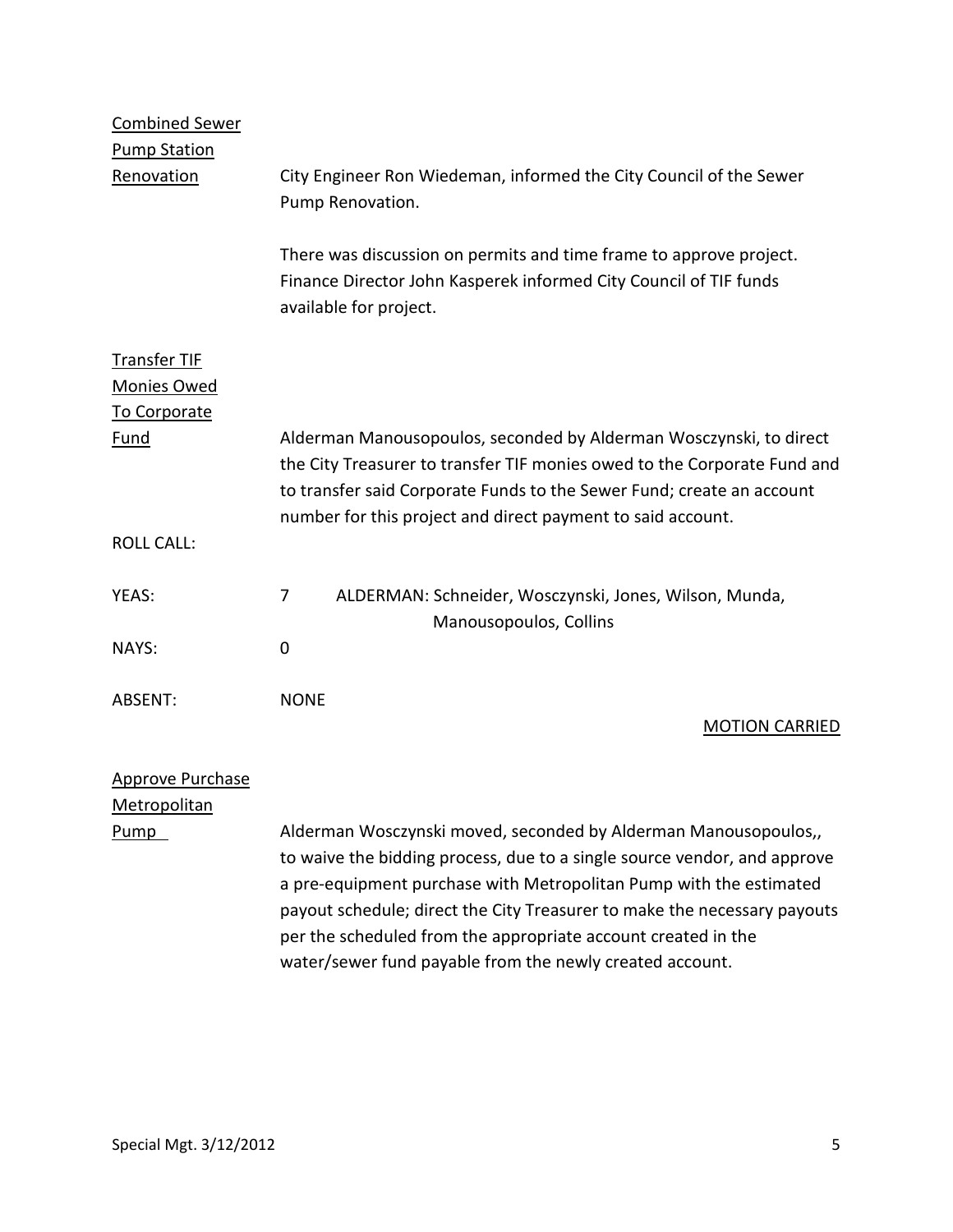ROLL CALL: YEAS: 7 ALDERMAN: Schneider, Wosczynski, Jones, Wilson, Munda, Manousopoulos, Collins NAYS: 0 ABSENT: NONE MOTION CARRIED Advertise Bid Replacement State St. Combined Sewer Pump Alderman Wosczynski moved, seconded by Alderman Manousopoulos, to authorize the City Clerk to advertise the replacement of the State Street combined sewer pump station with a bid opening October, 2012. (Bid documents and plans prepared by Robinson Engineering previously approved at April 12, 2011 council meeting) ROLL CALL: YEAS: 7 ALDERMAN: Schneider, Wosczynski, Jones, Wilson. Munda, Manousopoulos, Collins. NAYS: 0 ABSENT: NONE MOTION CARRIED Construction Engineering Combined Sewer Pump Station Alderman Manousopoulos moved, seconded by Alderman Collins, to authorize Robinson Engineering to perform construction engineering for the combined sewer pump station for an amount not to exceed 300,000.00 and direct the City Treasurer to remit payment from the newly created account.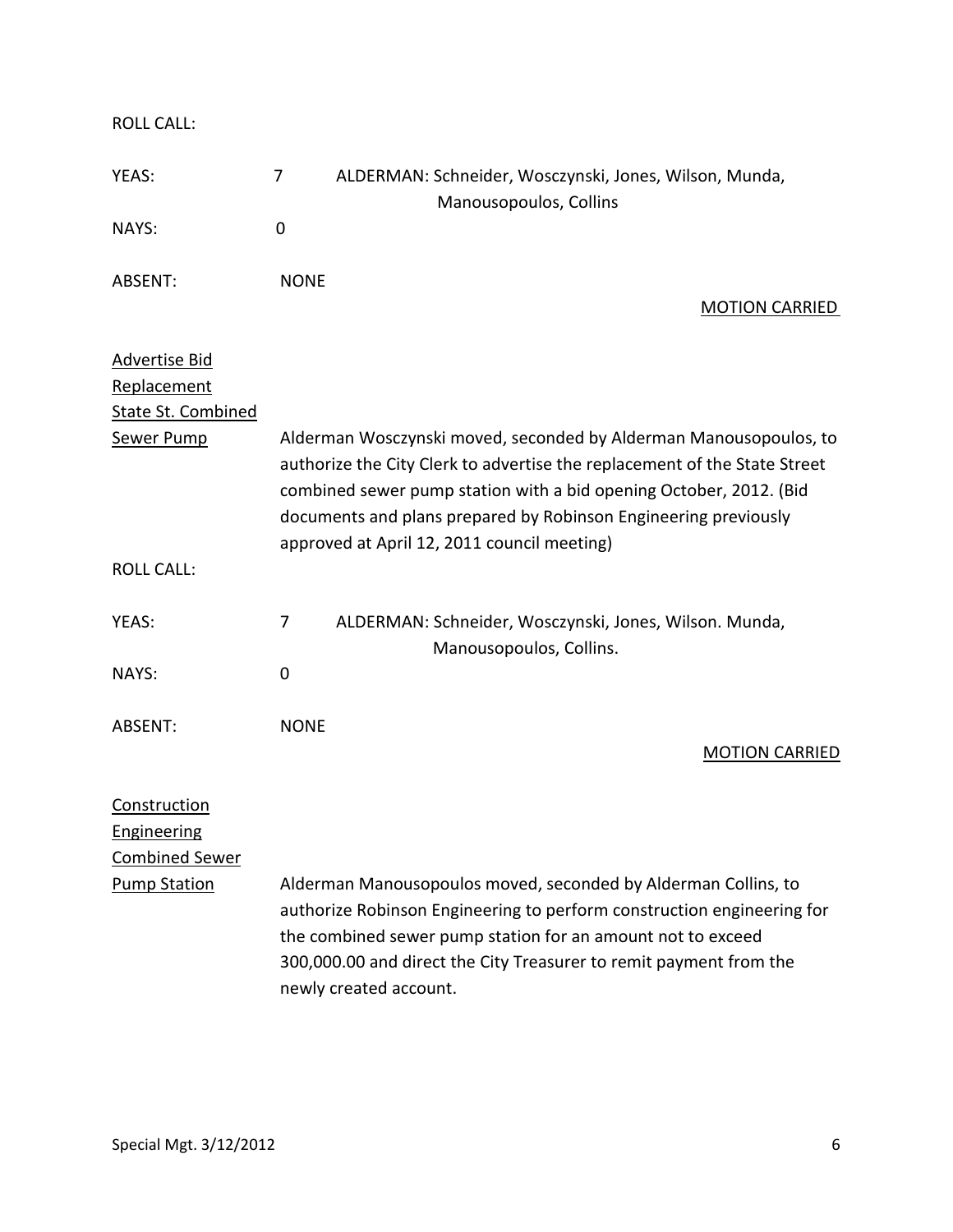ROLL CALL:

| YEAS:                                                         | ALDERMAN: Schneider, Wosczynski, Jones, Wilson, Munda,<br>7<br>Manousopoulos, Collins                                                                                                                                                                                                                                                                                                                                             |
|---------------------------------------------------------------|-----------------------------------------------------------------------------------------------------------------------------------------------------------------------------------------------------------------------------------------------------------------------------------------------------------------------------------------------------------------------------------------------------------------------------------|
| NAYS:                                                         | 0                                                                                                                                                                                                                                                                                                                                                                                                                                 |
| ABSENT:                                                       | <b>NONE</b><br><b>MOTION CARRIED</b>                                                                                                                                                                                                                                                                                                                                                                                              |
| <b>Water Main</b>                                             |                                                                                                                                                                                                                                                                                                                                                                                                                                   |
| Replacements                                                  | City Engineer Ron Weideman addressed City Council regarding the water<br>main replacement.                                                                                                                                                                                                                                                                                                                                        |
| Replace Water<br>Main: Lincoln<br>Ave. from 163 <sup>rd</sup> |                                                                                                                                                                                                                                                                                                                                                                                                                                   |
| <u>To 166th St.</u>                                           | Alderman Wosczynski moved, seconded by Alderman Manousopoulos, to<br>approve replacing the water main on Lincoln Avenue from 163 <sup>rd</sup> street to<br>166 <sup>th</sup> Street authorize the City Engineer to prepare plans and<br>specifications for a cost not to exceed \$36,000,00 and authorize the City<br>Clerk to advertise for bids; and direct the City Treasurer to remit payment<br>from account #030-36-2-349. |
| <b>ROLL CALL:</b>                                             |                                                                                                                                                                                                                                                                                                                                                                                                                                   |
| YEAS:                                                         | ALDERMAN: Schneider, Wosczynski, Jones, Wilson, Munda,<br>7<br>Manousopoulos, Collins.                                                                                                                                                                                                                                                                                                                                            |
| <b>NAYS:</b>                                                  | 0                                                                                                                                                                                                                                                                                                                                                                                                                                 |
| ABSENT:                                                       | <b>NONE</b><br><b>MOTION CARRIED</b>                                                                                                                                                                                                                                                                                                                                                                                              |
| <b>Sewer Lining</b><br>& Video Program                        |                                                                                                                                                                                                                                                                                                                                                                                                                                   |
| Update                                                        | City Engineering Ron Weideman informed City Council of the Sewer<br>Lining and Video Program and the cost for the Lining. Finance Director<br>Kasperek discussed monies available for this project.                                                                                                                                                                                                                               |